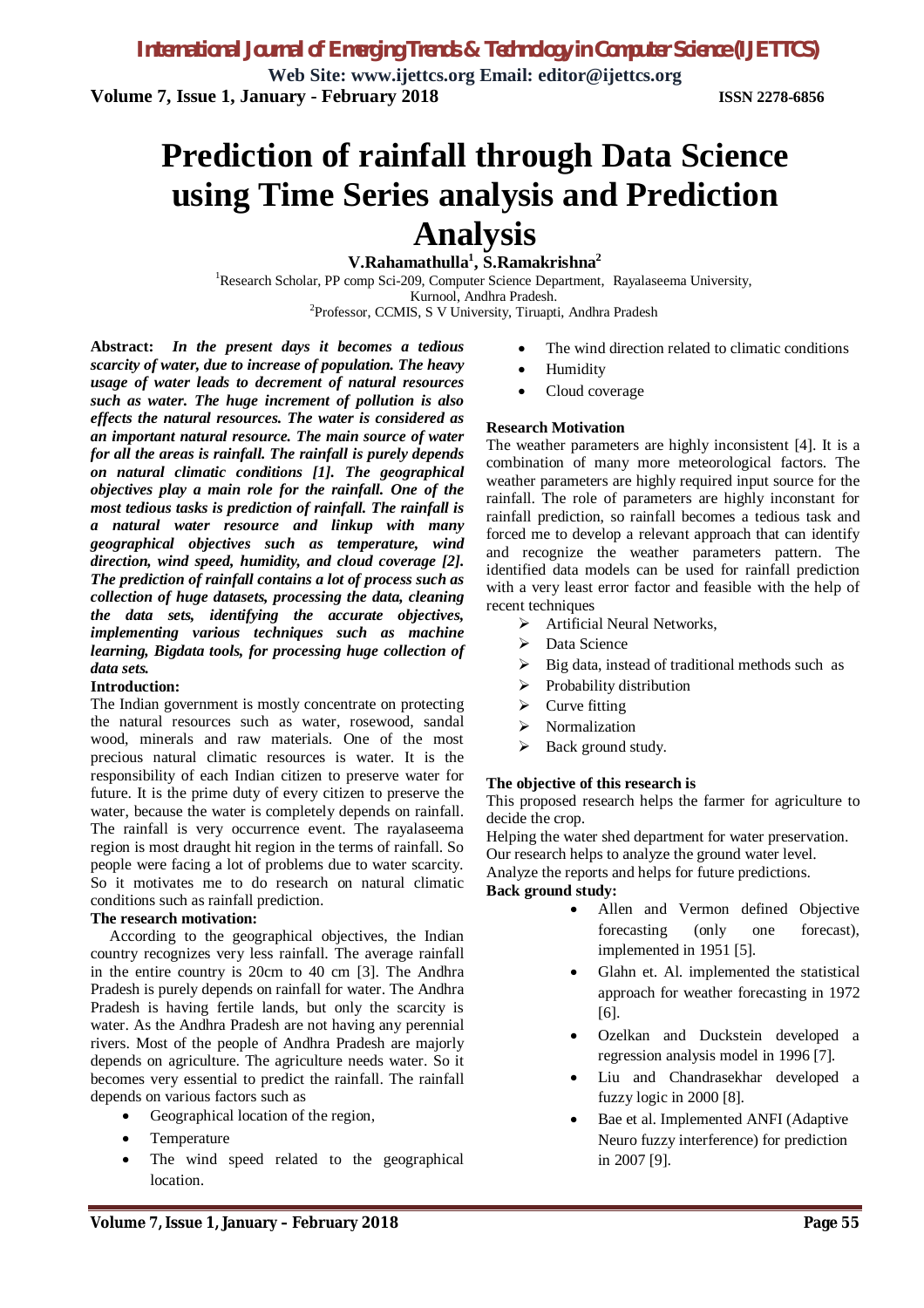# *International Journal of Emerging Trends & Technology in Computer Science (IJETTCS)*

**Web Site: www.ijettcs.org Email: editor@ijettcs.org**

## **Volume 7, Issue 1, January - February 2018 ISSN 2278-6856**

The traditional models produce more error factor, so it is necessary to develop a new model for rainfall forecasting. The soft computing techniques are capable to process huge amount of data, accurate prediction results, very less error factor.

#### **Research Implementation:**

#### **Step 1:**

 Collection of data: This research was carried out the 53510 datasets. The data was collected from various rain gauge stations in and around of Tiruapti. The past data was also downloaded from the web such as data.gov.in, iim-pune etc.

### **Step 2:**

 Data cleaning: The raw data contains many irrelevant factors, Machine Learning techniques was implemented, to clean the data. We have separated the relevant data and irrelevant data into two parts.

### **Step 3:**

 Data Conversion: The raw data contains various formats such as

- Un Structure
- Semi Structured
- Structured

The data refining techniques are used to convert the data into structured, from unstructured, semi structured. **Step 4:**

 Rainfall prediction process: The objectives of this research are to predict the rainfall with an interval time slots.

- Hourly Rainfall
- Weekly Rainfall
- By Monthly
- Monthly

#### **Step 5:**

#### **Implementing Time Series:**

The time series analysis and Prediction analysis of Data Science techniques are used to predict the rainfall. The prediction process produced the results up to 96% accurate. **Step 6:**

 Results Analysis: The predicted results are compared with the actual results and identified that more accuracy in the results. The results which are predicted by this process are accurate to 96%.

#### **Step 7:**

#### **Pictorial Representation of Data and Results:**

 The relationship between the parameters and the difference in the weather parameters is represented through graphs.

#### **About time series Analysis:**

The weather forecasting data contains various formats called as unstructured data. So analysis of unstructured data is not possible with the traditional methods such as statistical analysis. The time series provide the best solution for these types of problems [10].

The solution process considers a set of series data points as an index. The listed graphical values are also taken as the input, so the input may be a collection of different values.

Time series analysis is a collection of various methods that can be used for analyzing series of data. The user can build a model for prediction. Such types of models help the user to predict the future. The future corresponding consequences may be predicted with the help of time series. The input may be the observed values in the past. The input time series may not be continuous, it may interrupt due to time [11]. Time series data can be applied for real time analysis, the data may not be continuous it may be

- Interrupt data
- Capable to accept different data items
- Continuity of data not required.
- The different symbols may be supported
- The combination of numeric, semi numeric, characters, strings and collection of the given data types will be processed.
- Past values to future values prediction.

Time series analysis also supports data visualization. The visualization supports GUI (Graphical User Interface) based data Representation. Various forms of data may be represented as

- **Graphs**
- **Charts**
- Gap Chart
- Graphs with slopes
- Line charts with reduced data
- Circular graphs etc.

### **About the predictive analysis:**

Extracting information is the key method of predictive analysis. The extracted data is used to predict the current trends and the system behavior models, patterns. The predictive analysis can be implemented for the known and unknown type of models. It supports present, past and future extractions [12].

Example Crime Analysis, credit card frauds, Seibel score and organization performance throughout the year.

The main principle of predictive analytics is capturing the relationships between important variables and predicting variables from the past experiences. Based on the previous history we can explore the variables. The quality of implementation and assumptions leads to accuracy of results [13].



**Figure 1:** The process of Predictive Analytics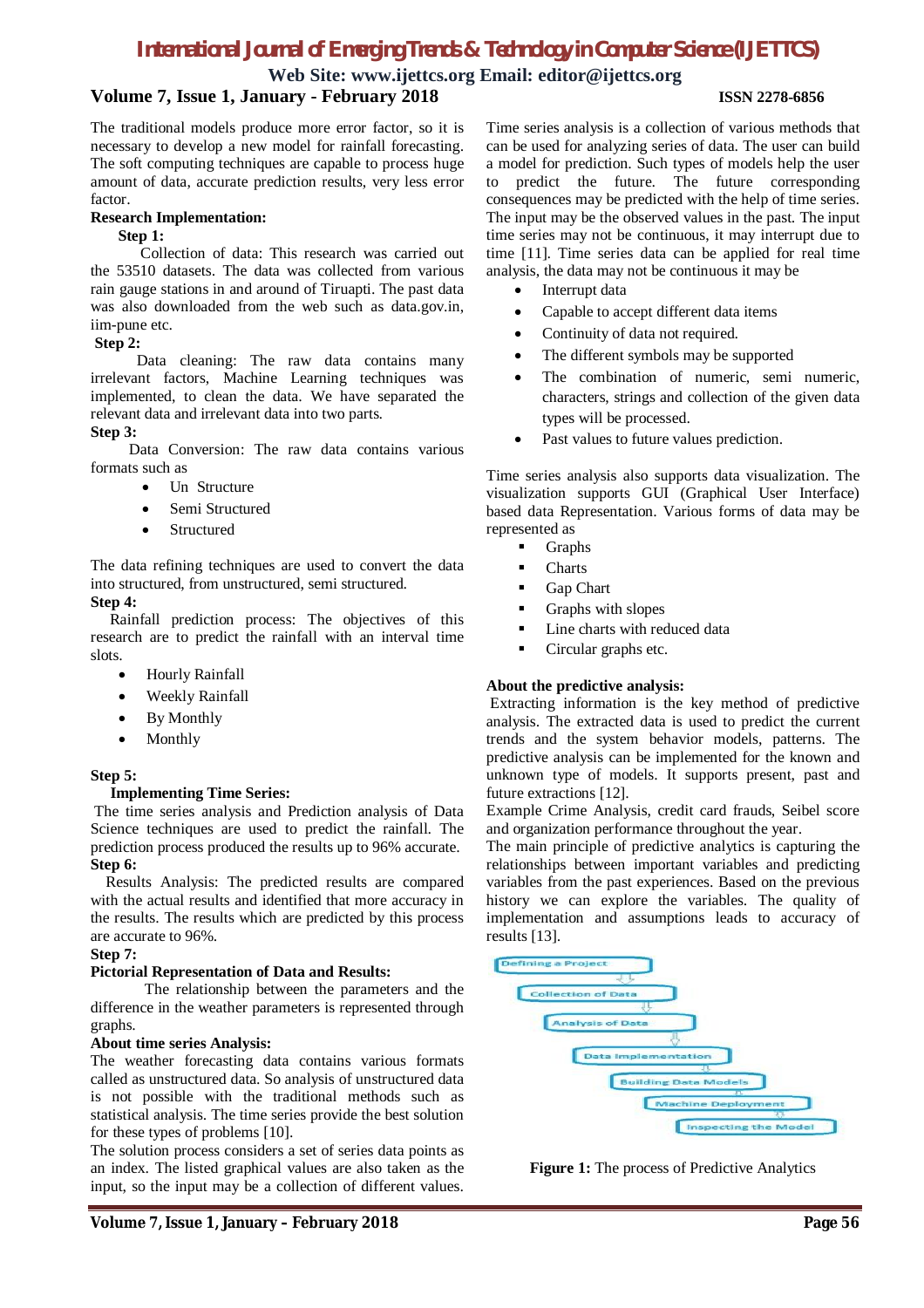# *International Journal of Emerging Trends & Technology in Computer Science (IJETTCS)*

**Web Site: www.ijettcs.org Email: editor@ijettcs.org Volume 7, Issue 1, January - February 2018 ISSN 2278-6856**

1. Defining a Project: The user need to define the project scope, outcomes, expectations and identifying the data sets.

2. Collection of Data: Collection of data by implementing various methods, identifying the useful information, defining the complete view of customer.

3. Analysis of Data: The major role of predictive analytics is analysis of data; it contains data analysis, data cleaning, and data modeling with the objective of identifying the required data.

4. Implementing Statistical Analysis: Building the hypothetical assumptions, testing and defining the final user outcomes.

5. Building Data Models: The predictive analysis supports to build accurate predictive models, the user can choose one of the best among the constructed data models.

6. Machine Deployment: The built-up model may be deploying on the analytical results in our daily life. The process may be implemented to get results, reports and outputs by implementing the model.

7. Inspecting the Model: It is essential to have periodical observations on the defined model. The model should be inspecting to ensure the results.

#### **Implementation & Results**

The experiment was carried out with the huge datasets and implemented based on time. Specific intervals have been measured and implemented, the interval time considered as

- 1. 4 Hours Frequency Duration with every 10 minutes of observations.
- 2. 6 Hours Frequency Duration with every 10 minutes of observations.
- 3. 12 Hours Frequency Duration with every 10 minutes of observations.
- 4. 24 Hours Frequency Duration with every 10 minutes of observations.

### **The results as follows:**

1. The 4 Hours Frequency Duration with every minute of observations was implemented to derive the short term rainfall. The accuracy of results is 98%.

The results are defined in a graphical representation.



**Figure 2:** 4 Hours Frequency Duration

2. 6 Hours Frequency Duration with every 10 minutes of observations was implemented to derive the quarter of a day rainfall. The accuracy of results is 97%.

The results are defined in a graphical representation.



**Figure 3:** 6 Hours Frequency Duration

3. Step3. 12 Hours Frequency Duration with every 10 minutes of observations was implemented to derive the quarter of a day rainfall. The accuracy of results is 95%. The results are defined in a graphical representation.



**Figure 4:** 12 Hours Frequency Duration

Step 4: 24 Hours Frequency Duration with every 10 minutes of observations was implemented to derive the quarter of a day rainfall. The accuracy of results is 96%.The results are defined in a graphical representation.



**Conclusion:** Now a day, it becomes a very tedious task to estimate the climate. Due to pollution and other unwanted chemicals causes the effect of climate. The change of climate is abuse. The change of climate directly affects the daily life of a human being. Due to this reason it becomes highly complex for the social survive of human beings, all other mammal on the earth. The Data Science and Big Data